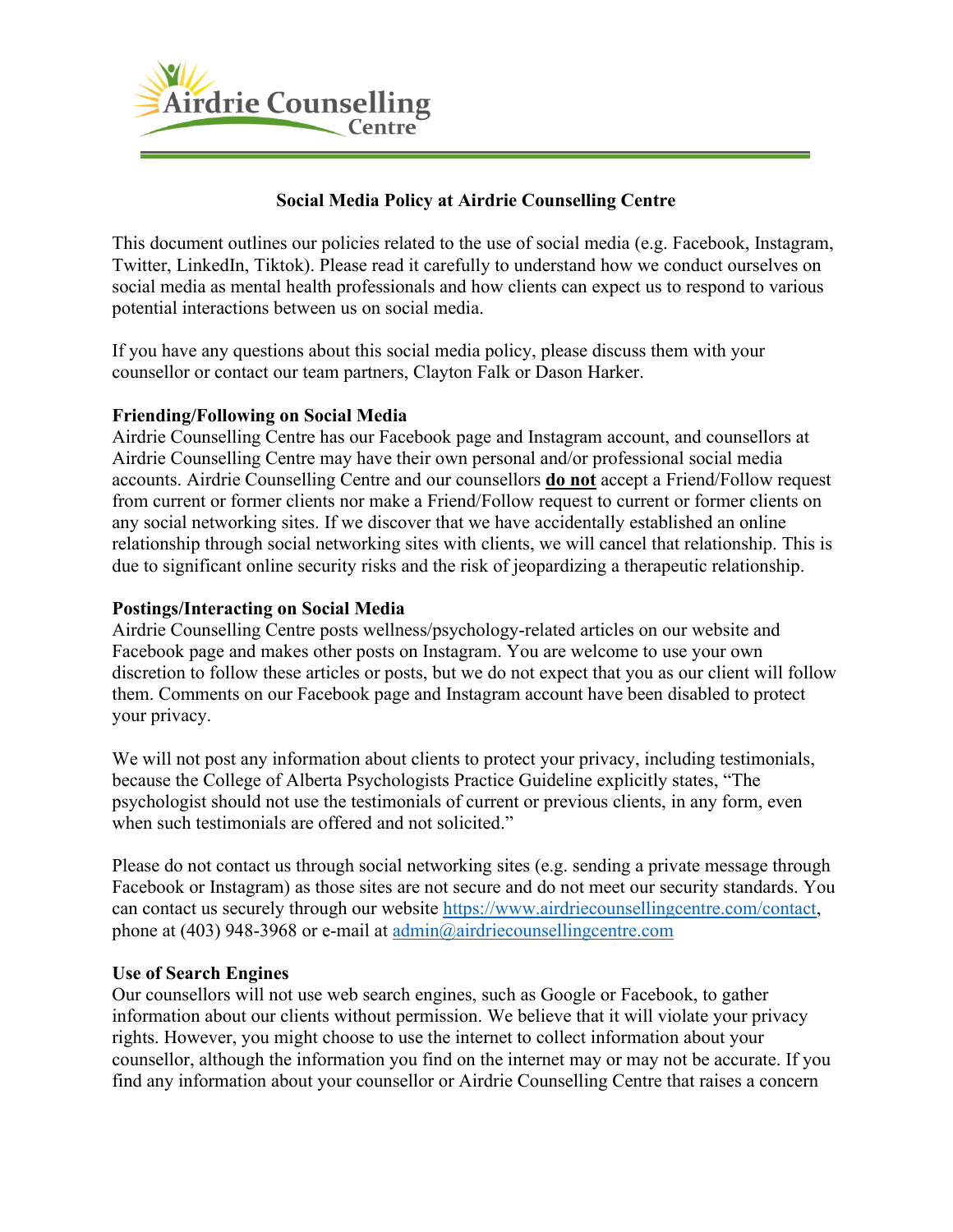for you, please discuss with your counsellor or the program partners Clayton Falk or Dason Harker at the Airdrie Counselling Centre.

In rare exceptions, our counsellors might use the internet, e.g. Google or Facebook, to gather information about our clients if they have reasonable grounds that there is a safety risk. If they choose to use this method, they will fully document it and discuss it with you as soon as feasibly possible. It should also be noted that this is a very uncommon practice because we normally do not provide specific crisis services.

### **Business Reviews**

There are various business websites where people can review and rate businesses or professionals, and you may see Airdrie Counselling Centre or our counsellors on these websites. These websites often automatically add businesses to their list without asking first. It is your right to express your opinion on these sites. However, please know that posting publicly about your (positive or negative) experience with your counsellor may unintentionally expose your identity to the general public. It is also important to mention that our counsellors will not check the review or reply to the review on these websites. If you have any concerns or questions about our practice or counsellors, please discuss this with your counsellor or our program partners, Clayton Falk or Dason Harker, directly.

# **CONCLUSION**

Thank you for taking the time to read our Social Media Policy. Please feel free to contact our program partners Clayton Falk or Dason Harker or discuss with your therapist if you have any questions or concerns about those policies and procedures.

As new technology develops and social media changes continuously, we will update this social media policy accordingly and regularly.